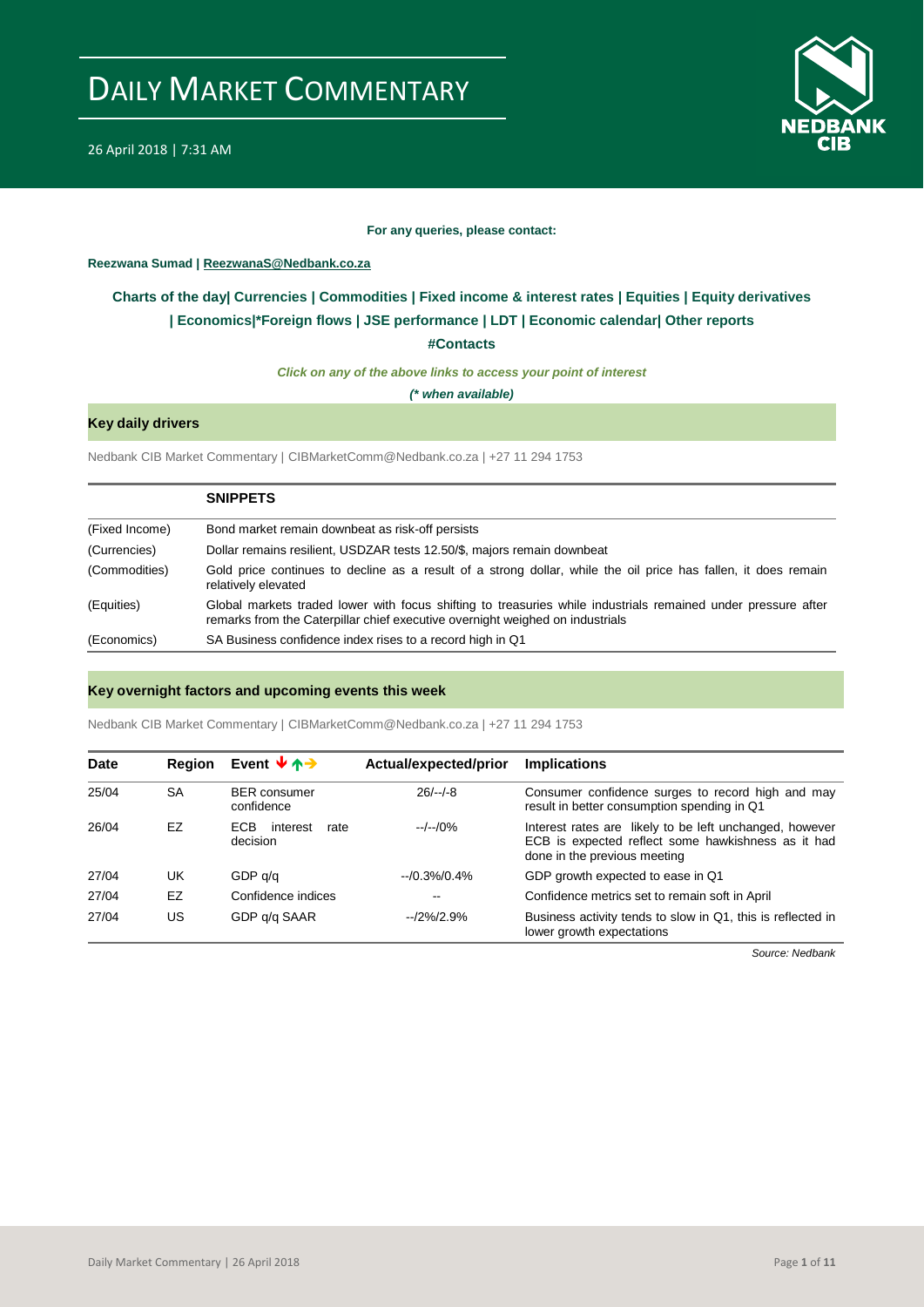

# <span id="page-1-0"></span>**Fixed income and interest rates [back to top](#page-0-0) back to top**

Bond flow sales |+2711 535 4021 | Corporate Money Markets | +2711 535 4007 | Business Bank Money Markets | +2711 535 4006

|                                 |               | Δ              | $\lambda$        | $\Lambda$  | $\Lambda$ | <b>MTD</b> trend |
|---------------------------------|---------------|----------------|------------------|------------|-----------|------------------|
| <b>Bonds</b>                    | Last price    | 1 <sub>d</sub> | <b>MTD</b>       | <b>YTD</b> | 12Month   |                  |
|                                 | $\frac{0}{2}$ | bps            | bps              | bps        | bps       |                  |
| R204-0.7 yrs                    | 6.81          | $-0.80$        | 13.90            | $-25.10$   | $-0.66$   | 合                |
| R208-2.9 yrs                    | 7.39          | 3.95           | 38.45            | $-16.95$   | $-0.32$   | 企                |
| R186-8.7 yrs                    | 8.28          | 6.25           | 30.45            | $-30.55$   | $-0.44$   | 企                |
| R2048-29.8 yrs                  | 9.16          | 4.10           | 31.00            | $-55.10$   | $-0.52$   | 企                |
| <b>US 10 vr</b>                 | 3.03          | 0.38           | 29.08            | 62.43      | 72.62     | 企                |
| <b>UK 10 yr</b>                 | 1.54          | 0.00           | 18.90            | 34.90      | 45.40     | 企                |
| German 10 yr                    | 0.63          | 0.30           | 13.70            | 20.70      | 25.60     | 企                |
| Japan 10 yr                     | 0.07          | 0.40           | 2.20             | 2.30       | 5.50      | 合                |
|                                 |               | Δ              | Δ                | Δ          | Δ         | <b>MTD</b> trend |
| <b>Money Market</b>             | Last price    | 1 <sub>d</sub> | <b>MTD</b>       | <b>YTD</b> | 12Month   |                  |
|                                 | %             | bps            | bps              | bps        | bps       |                  |
| SA repo rate                    | 6.50          | 0.00           | 0.00             | $-25.00$   | $-50.00$  | ⇛                |
| SA prime rate                   | 10.00         | 0.00           | 0.00             | $-25.00$   | $-50.00$  | ⇛                |
| SA CPI (MTD = previous month)   | 3.80          |                | $-20.00$         |            |           | ⊕                |
| SA 3m JIBAR                     | 6.90          | 0.00           | 3.30             | $-25.80$   | $-44.20$  | ⇑                |
| SA 3m NCD                       | 6.90          | 0.00           | 0.00             | $-25.00$   | $-42.50$  |                  |
| SA 6m NCD                       | 7.38          | 0.00           | $-2.50$          | $-22.50$   | $-50.00$  | ⊕                |
| SA 12m NCD                      | 7.80          | 0.00           | 5.00             | $-10.00$   | $-50.00$  | 合                |
| US 3m LIBOR                     | 2.37          | 0.39           | 5.39             | 67.13      | 119.52    | ⇑                |
| UK 3m LIBOR                     | 0.76          | 0.42           | 4.68             | 23.75      | 42.98     | ⇑                |
| Japan 3m LIBOR                  | $-0.03$       | 0.17           | 0.13             | $-0.58$    | $-3.85$   | 合                |
| Source: Bloomberg & Nedbank CIB | Time          |                | 2018/04/26 07:21 |            |           |                  |

|                                  |            | Δ                | Δ          | Δ          | Δ         | <b>MTD</b> trend |
|----------------------------------|------------|------------------|------------|------------|-----------|------------------|
| <b>FRAs and Swaps</b>            | Last price | 1 <sub>d</sub>   | <b>MTD</b> | <b>YTD</b> | 12Month   |                  |
|                                  | %          | bps              | bps        | bps        | bps       |                  |
| 3X6 FRA                          | 6.83       | 0.50             | 1.00       | $-6.50$    | $-40.50$  | 企                |
| 6X9 FRA                          | 6.86       | 0.00             | 4.00       | 3.00       | 4.00      | ⇑                |
| 9X12 FRA                         | 6.80       | 0.50             | 8.00       | 0.50       | $-28.50$  | ⇑                |
| <b>18X21 FRA</b>                 | 6.94       | 0.50             | 11.00      | $-4.50$    | $-22.50$  | ⇑                |
| SA 2yr Swap                      | 6.87       | 9.35             | 17.12      | 3.12       | $-21.00$  | ⇑                |
| SA 3yr Swap                      | 7.01       | 0.03             | 11.48      | $-4.02$    | $-25.32$  | ⇑                |
| SA 5yr Swap                      | 7.31       | 1.00             | 17.50      | $-2.00$    | $-22.00$  | ↟                |
| SA 10yr Swap                     | 7.79       | $-1.00$          | 17.00      | $-13.50$   | $-23.00$  | ⇑                |
| SA 15yr Swap                     | 8.07       | $-1.00$          | 17.50      | $-9.00$    | $-14.00$  | ⇑                |
|                                  |            | $\Lambda$        | Δ          | Δ          | $\Lambda$ | <b>MTD</b> trend |
| <b>Spreads</b>                   | Last price | 1d               | <b>MTD</b> | <b>YTD</b> | 12Month   |                  |
|                                  | %          | bps              | bps        | bps        | bps       |                  |
| 2v10v                            | $-0.92$    | 10.35            | 0.12       | 16.62      | 2.00      | 企                |
| 3v10v                            | $-0.78$    | 1.03             | $-5.52$    | 9.48       | $-2.32$   | ⊕                |
| R186-R204                        | 1.47       | 7.05             | 16.55      | $-5.45$    | 0.22      | ⇑                |
| R2048-R186                       | 0.88       | $-2.15$          | 0.55       | $-24.55$   | $-0.09$   | ⇑                |
| 5y-R186                          | $-0.97$    | $-5.25$          | $-12.95$   | 28.55      | $-21.56$  | ⊕                |
| 10y-R186                         | $-0.49$    | $-7.25$          | $-13.45$   | 17.05      | $-22.56$  | ⊕                |
| 15y-R186                         | $-0.21$    | $-7.25$          | $-12.95$   | 21.55      | $-13.56$  | ⊕                |
| SA 5yr CDS spread - basis points | 162.23     | 0.57             | 10.17      | 5.29       | $-28.78$  | ⇑                |
| Source: Bloomberg & Nedbank CIB  | Time       | 2018/04/26 07:21 |            |            |           |                  |

#### **US 10 year yield**

#### **SA 10 year yield**



*Source: Bloomberg, Nedbank*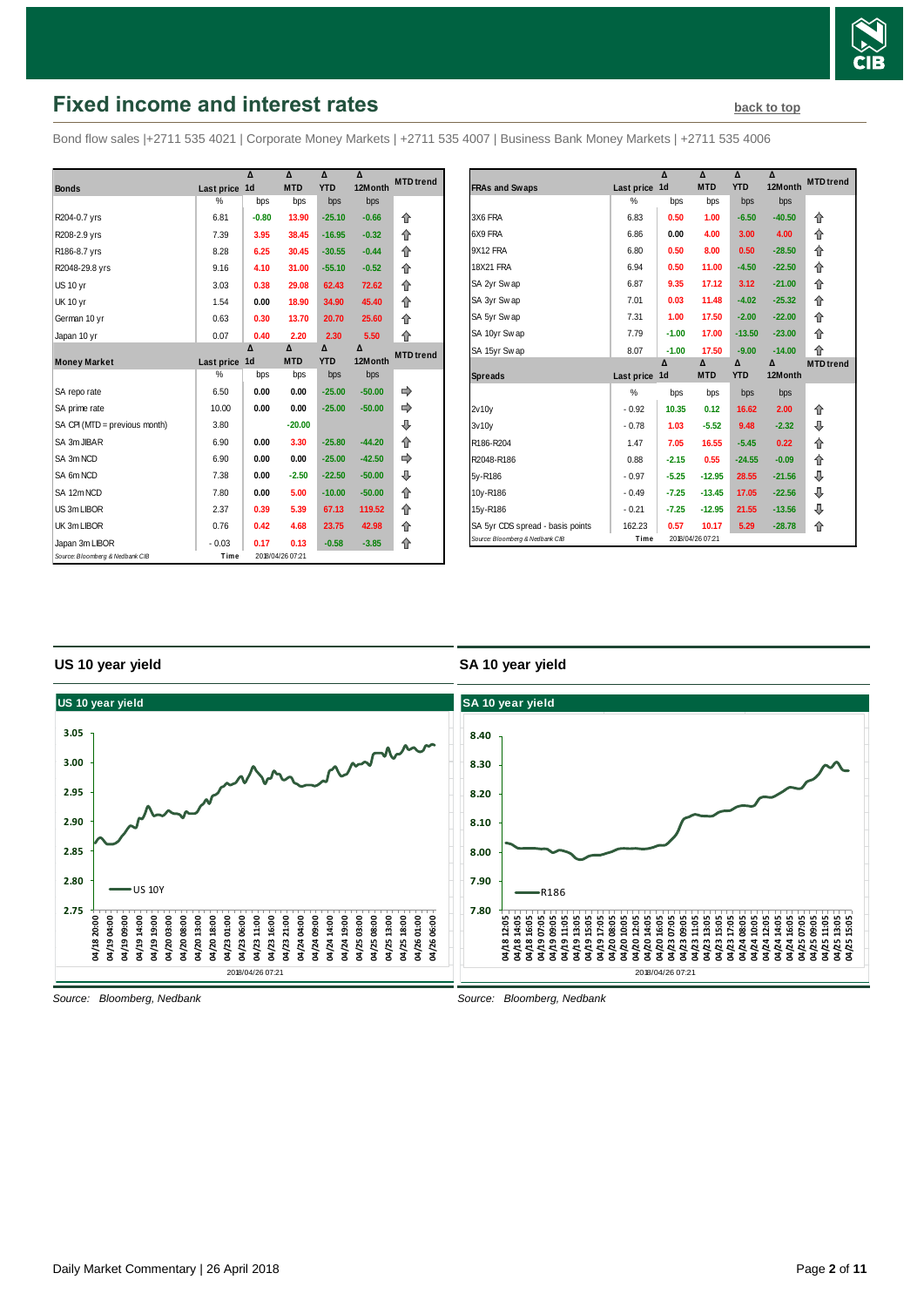

## <span id="page-2-0"></span>**Currencies [back to top](#page-0-0)**

Business Banking FX | +27 11 535 4003 | Corporate FX | +2711 535 4002 | Institutional FX | +2711 535 4005

- Yesterday the rand continued to lose ground, as the dollar continued on its trajectory, this strength most noticeable relevant to emerging markets. After opening the session trading in the high 12.30's the local unit traded to a weakest level of 12.5325 on the day, before recovering marginally into the local close to trade at 12.4850. In the overnight session the rand has traded marginally firmer to currently trade at 12.4350, EURZAR is trading at 15.1440 and GBPZAR at 17.3450.
- On the international front the prevailing dollar trend also continued but the extent of its gains were once again relatively limited, EURUSD trading back below the 1.2200 level , down to a low of 1.2168, this morning it trades basically unchanged at 1.2175 currently. Gold has also continued to shed value, trading some seven dollar weaker over the course of the day, this morning currently trading at 1323.50.
- Data releases scheduled for today, locally we have PPI, from Europe we have German consumer confidence and the ECB is meeting, from the U.S jobless claims, trade, wholesale inventories, durable goods and Kansas FED manufacturing.
- The activity in the foreign exchange markets over the past week have seen the dollar gain in excess of 50 cents against the rand, the price action at the extremes yesterday would suggest a possible short term top, especially as the local markets are closed tomorrow, but overall the rand remains exceptionally vulnerable to further weakness



**Possible trading range in the rand today 12.3000 to 12.6000** 

*\*Please note that the sign on the % change reflects the change on the headline number. The narrative indicates the trend direction over the month. For trade in any of these currencies, contact our FX dealing desks*

### **USDZAR**



*Source: Bloomberg, Nedbank*

#### **EUR/USD**

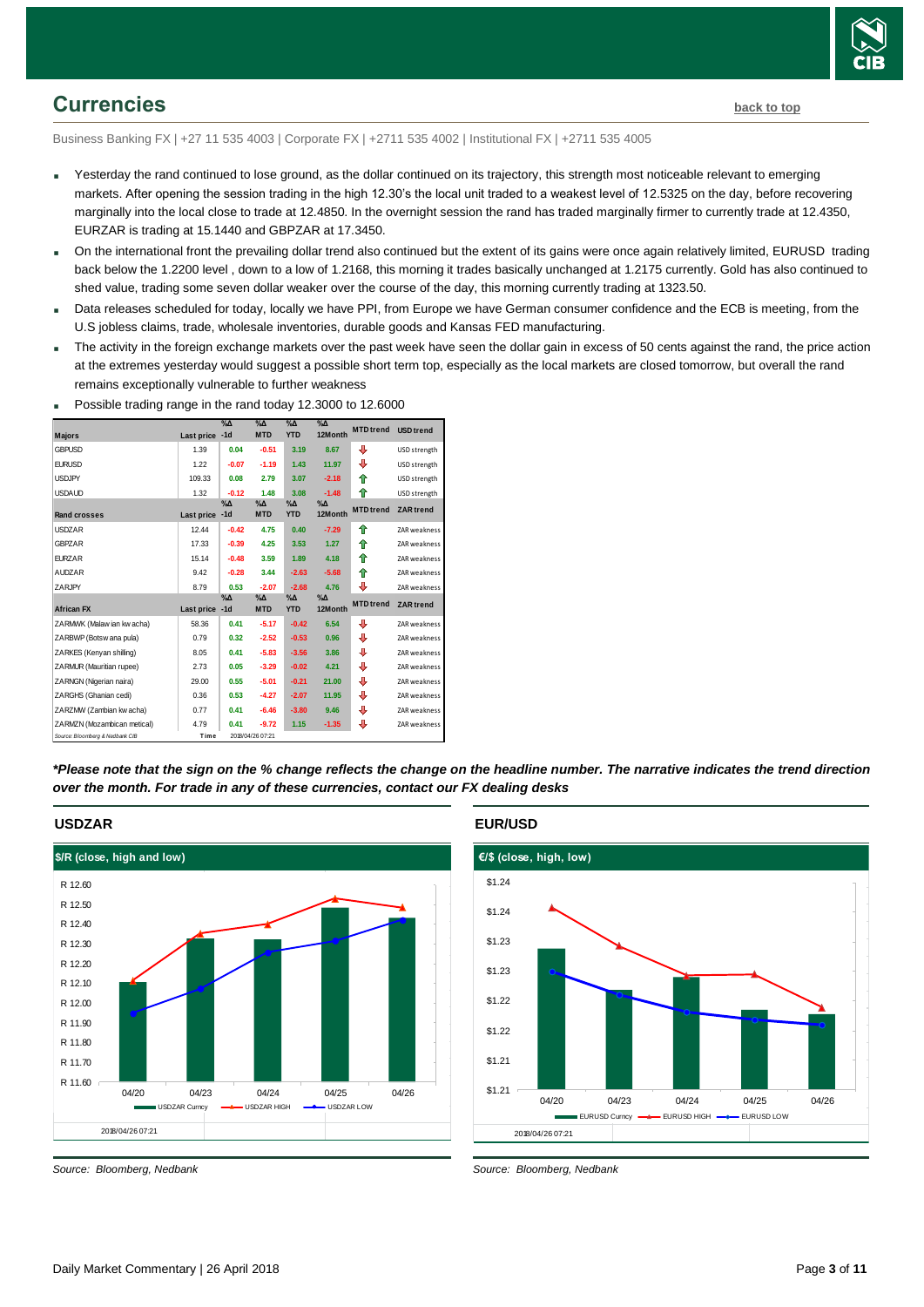

<span id="page-3-0"></span>Nedbank CIB Market Commentary | CIBMarketComm@Nedbank.co.za | +27 11 294 1753| +27 11 535 4038

- WTI extended gains above \$68 a barrel, but data showing rising U.S. stockpiles and production capped gains. U.S. crude inventories rose 2.2 million barrels in the week to April 20, compared with expectations for a decrease of 2 million barrels.
- Gold holds drop after dollar strengthens to 3-month high and USTs extend losses. Bullion for immediate delivery little changed at \$1,323.41/oz, Silver +0.1% to \$16.5718/oz, Platinum +0.1% to \$912.35/oz, Palladium -0.1% to \$978.09/oz.
- Aluminium extends retreat as concerns continue to ease over global supply shortage in wake of U.S. sanctions on United Co. Rusal, -9.8% this week and -1.8% YTD.

#### Source: Bloomberg

| <b>Commodities</b>              | Last price -1d | %       | $\%$ $\Delta$<br><b>MTD</b> | $\%$ $\Delta$<br><b>YTD</b> | $\%$ $\Delta$<br>12Month | <b>MTD</b> trend |
|---------------------------------|----------------|---------|-----------------------------|-----------------------------|--------------------------|------------------|
| Brent near future (\$)          | 74.45          | 0.61    | 5.95                        | 11.34                       | 43.67                    | ⇑                |
| WTI crude (\$)                  | 68.39          | 0.50    | 5.31                        | 13.19                       | 37.83                    | ⇑                |
| Gold spot (\$)                  | 1 323.61       | 0.10    | $-0.14$                     | 1.60                        | 4.82                     | ⊕                |
| Platinum spot (\$)              | 911.67         | $-0.07$ | $-2.19$                     | $-1.79$                     | $-3.71$                  | ⊕                |
| SA w hite maize spot (R)        | 2 006.00       | 0.70    | 4.86                        | 5.58                        | 8.14                     | ⇑                |
| Source: Bloomberg & Nedbank CIB | Time           |         | 2018/04/26 07:21            |                             |                          |                  |

## **SA white maize**



*Source: Bloomberg, Nedbank*

#### **Platinum vs Gold**



*Source: Bloomberg, Nedbank*

**Brent Crude vs West Texas Intermediate**

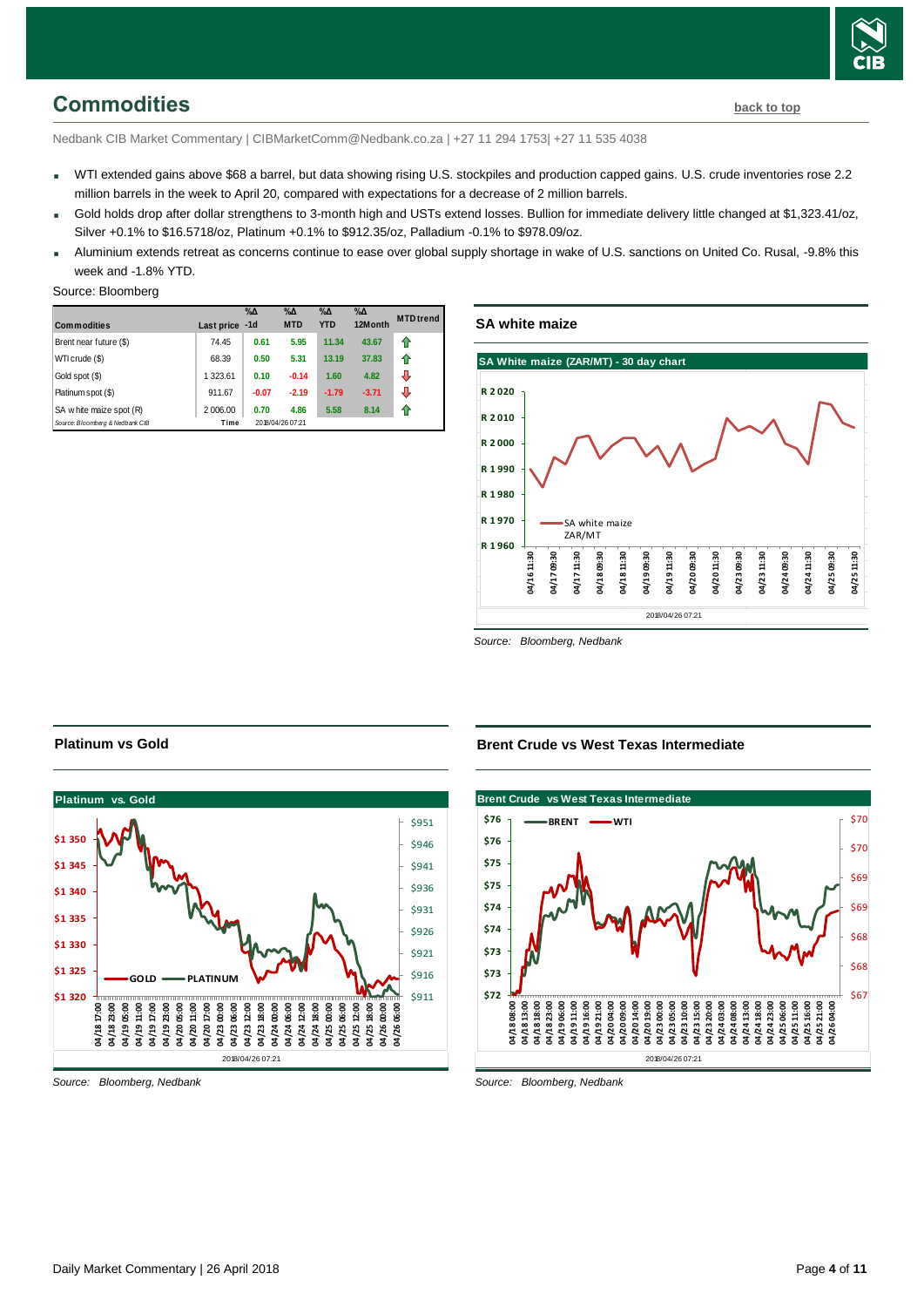

<span id="page-4-0"></span>Cash equities | +2711 535 4030/31

#### **South Africa**

- The JSE started the day lower in line with global markets overnight closing the session with both major indices over a percent lower.
- Mining stocks weighed on the bourse. Royal Bafokeng Platinum dropped over 8 percent while, Anglo American, Glencore and Gold Fields all lost over 2%. The weaker rand pushed British American Tobacco 3% higher. The local currency was trading at R12.45 to dollar at the close.
- Old Mutual touched a 52 week high intra-day but closed lower for the first time this week.
- **Volumes picked up with R22bn trading on the day.**

#### **UK/Europe**

- European markets ended firmly in the red as focus shifted to treasuries as the US 10 year traded above 3%.
- The DAX led losses in the region losing over a percent with industrials and utilities were under pressure.
- The FTSE & CAC both dropped 6 tenths of a percent. Glaxo Smith Kline lost over 3% with earnings affected by a stronger currency followed by losses by energy and resource counters.

#### **USA**

- US markets experienced choppy trading as investors digested the stronger dollar and rising treasury yields versus concerns on weaker corporate earnings.
- The DOW ended up a quarter of a percent and the S&P rose 2 tenths of a percent. The Nasdaq closed under a tenth of a percent lower as technology shares lagged.
- After the close Facebook reported earnings beating forecast as revenue jumped 49% on the back of digital advertising.

#### **Asia**

- Asian markets are mixed this morning. At the time of writing the Nikkei was up 6 tenths of a percent led by stronger technology shares and exporters.
- The Hang Seng was down 7 tenths of a percent after Huawei announced that it was facing an investigation by the FBI.
- The Shanghai Composite lost a percent while the ASX was flat as gains in mining and energy counters were offset by weaker financial and technology shares.

<span id="page-4-1"></span>

| <b>Developed Markets</b>        | Last price -1d | $\sqrt[9]{\Delta}$ | $\%$ $\Delta$<br><b>MTD</b> | $\sqrt{\Delta}$<br><b>YTD</b> | $\%$ $\Delta$<br>12Month | 2017<br>Performance<br>% | <b>MTD</b> trend |
|---------------------------------|----------------|--------------------|-----------------------------|-------------------------------|--------------------------|--------------------------|------------------|
| Dow Jones                       | 24 083.83      | 0.25               | $-0.08$                     | $-2.57$                       | 14.82                    | 24.33                    | ⇩                |
| Nasdag                          | 7 003.74       | $-0.05$            | $-0.85$                     | 1.45                          | 16.24                    | 27.16                    | ⇩                |
| S&P 500                         | 2639.40        | 0.18               | $-0.06$                     | $-1.28$                       | 10.55                    | 18.42                    | ⇩                |
| DJ Eurostoxx 50                 | 3485.83        | $-0.71$            | 3.70                        | $-0.52$                       | $-2.60$                  | 5.70                     | ⇑                |
| DAX                             | 12 422.30      | $-1.02$            | 2.69                        | $-3.83$                       | $-0.40$                  | 11.51                    | ⇑                |
| CAC                             | 5413.30        | $-0.57$            | 4.76                        | 1.90                          | 2.37                     | 8.43                     | ⇑                |
| <b>FTSE</b>                     | 7 379.32       | $-0.62$            | 4.57                        | $-4.01$                       | 1.24                     | 7.10                     | ⇑                |
| ASX200                          | 5 907.00       | $-0.25$            | 2.56                        | $-2.61$                       | 0.60                     | 6.42                     | ⇑                |
| Nikkei 225                      | 22 339.25      | 0.56               | 4.12                        | $-1.87$                       | 15.81                    | 16.18                    | ⇑                |
| <b>MSCI World</b>               | 2076.74        | $-0.23$            | 0.48                        | $-1.27$                       | 10.32                    | 19.65                    | ⇑                |
| <b>Emerging Markets</b>         | Last price -1d | $\%$ $\Delta$      | $\%$ $\Delta$<br><b>MTD</b> | $\% \Delta$<br><b>YTD</b>     | $\% \Delta$<br>12Month   | 2017<br>Performance<br>% | <b>MTD</b> trend |
| Hang Seng                       | 30 114.91      | $-0.70$            | 0.07                        | 0.65                          | 22.53                    | 35.19                    | ⇑                |
| Shanghai                        | 3 089.21       | $-0.92$            | $-2.51$                     | $-6.59$                       | $-1.64$                  | 5.46                     | J                |
| Brazil Bovespa                  | 85 044.39      | $-0.50$            | $-0.38$                     | 11.31                         | 31.12                    | 28.22                    | ⇩                |
| India - NSE                     | 34 593.22      | 0.27               | 4.93                        | 1.57                          | 14.80                    | 27.91                    | ⇑                |
| Russia Micex                    | 2 2 5 3 . 5 0  | $-0.01$            | $-0.77$                     | 6.81                          | 11.18                    | $-7.69$                  | ⊕                |
| <b>MSCI Emerging</b>            | 1 140.27       | $-1.21$            | $-2.61$                     | $-1.57$                       | 16.05                    | 34.35                    | ⇩                |
| <b>SA Indices</b>               | Last price -1d | $\%$ $\Delta$      | $\%$ $\Delta$<br><b>MTD</b> | $\%$ $\Delta$<br><b>YTD</b>   | $\% \Delta$<br>12Month   | 2017<br>Performance<br>% | <b>MTD</b> trend |
| <b>JSE All Share</b>            | 56 987 19      | $-1.19$            | 2.73                        | $-4.23$                       | 6.16                     | 17.47                    | ⇑                |
| Top 40                          | 50 234.85      | $-1.25$            | 2.95                        | $-4.37$                       | 6.92                     | 19.66                    | ↟                |
| Resi 10                         | 37 472.75      | $-1.77$            | 7.97                        | 3.25                          | 15.32                    | 13.03                    | ⇑                |
| Indi 25                         | 73 920.01      | $-0.94$            | 2.98                        | $-6.53$                       | 2.56                     | 23.03                    | ⇑                |
| Fini 15                         | 17 349.19      | $-1.54$            | $-1.16$                     | $-2.93$                       | 15.60                    | 18.54                    | J                |
| Source: Bloomberg & Nedbank CIB | Time           |                    | 2018/04/26 07:21            |                               |                          |                          |                  |

#### **Short-term performance of SA equity indices**

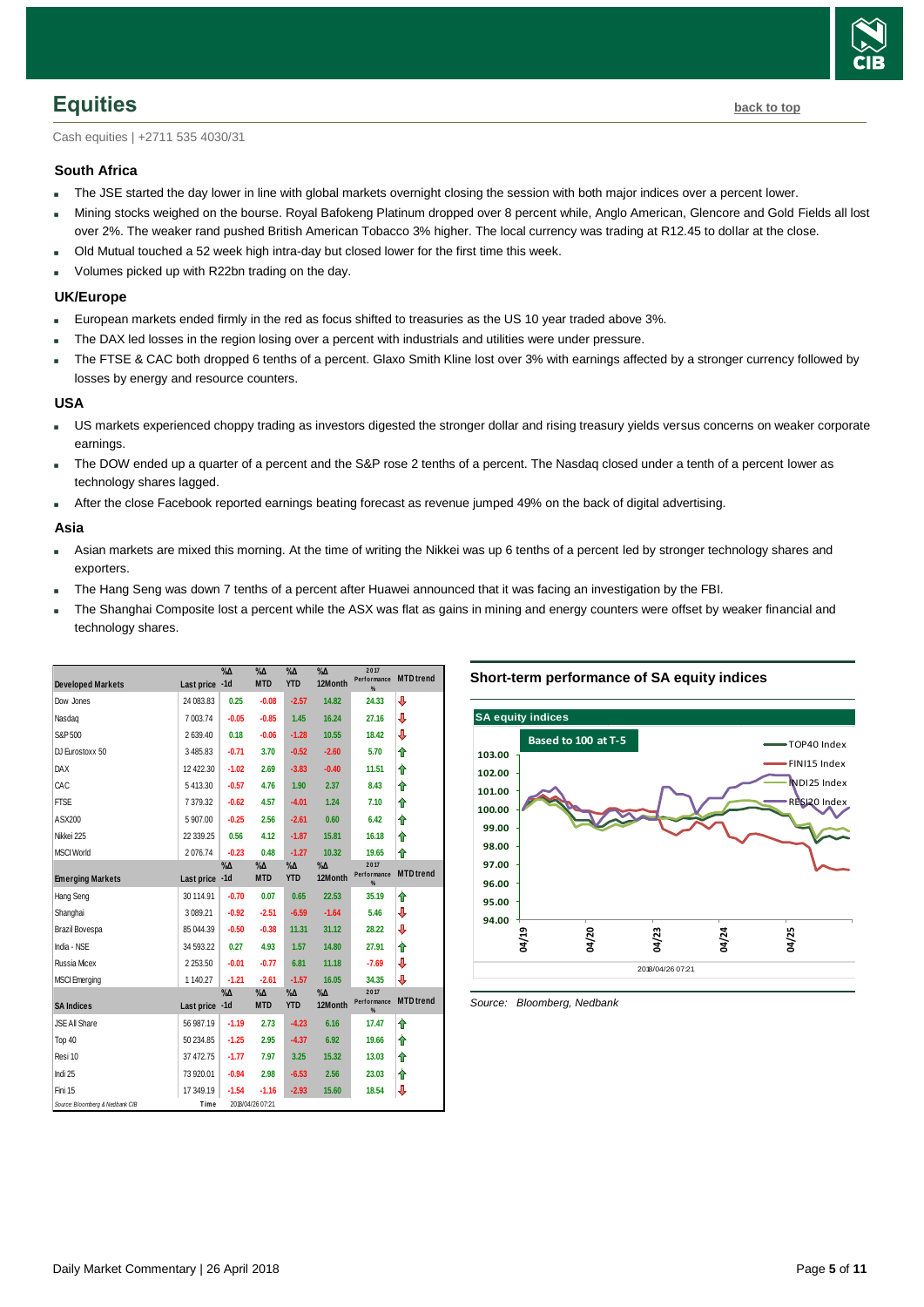# <span id="page-5-0"></span>**Last day to trade back to the contract of the contract of the contract of the contract of the contract of the contract of the contract of the contract of the contract of the contract of the contract of the contract of t**



Susan Correia [| Scorreia@Nedbankcapital.co.za](mailto:Scorreia@Nedbankcapital.co.za) | +27 11 295 8227

| Share code    | Share name                     | Dividend / interest rate                                     |
|---------------|--------------------------------|--------------------------------------------------------------|
| 30 April 2018 |                                |                                                              |
| ANH           | Anheuser-Busch InBey Sa INV    | dividend @ 2 EUR                                             |
| <b>BAWP</b>   | Barworld Ltd 6% Pref           | dividend $\omega$ 6cps                                       |
| CSP500        | Coreshares SP 500              | dividend $@$ 16.577970cps                                    |
| <b>GLPROP</b> | Coreshares Global Prop         | dividend $\omega$ 24.191870cps                               |
| <b>MND</b>    | Mondi Ltd                      | dividend @ 625.735970cps and Special dividend @ 1458.5920cps |
| <b>MNP</b>    | Mondi Plc                      | dividend @ 625.735970cps and Special dividend @ 1458.5920cps |
| <b>NFP</b>    | New Frontier Prop Ltd          | dividend $\omega$ 50.8758cps                                 |
| <b>RES</b>    | <b>Resillient REIT Limited</b> | Unbundling 0.4 FFB per 1 RES held                            |

*Source: JSE*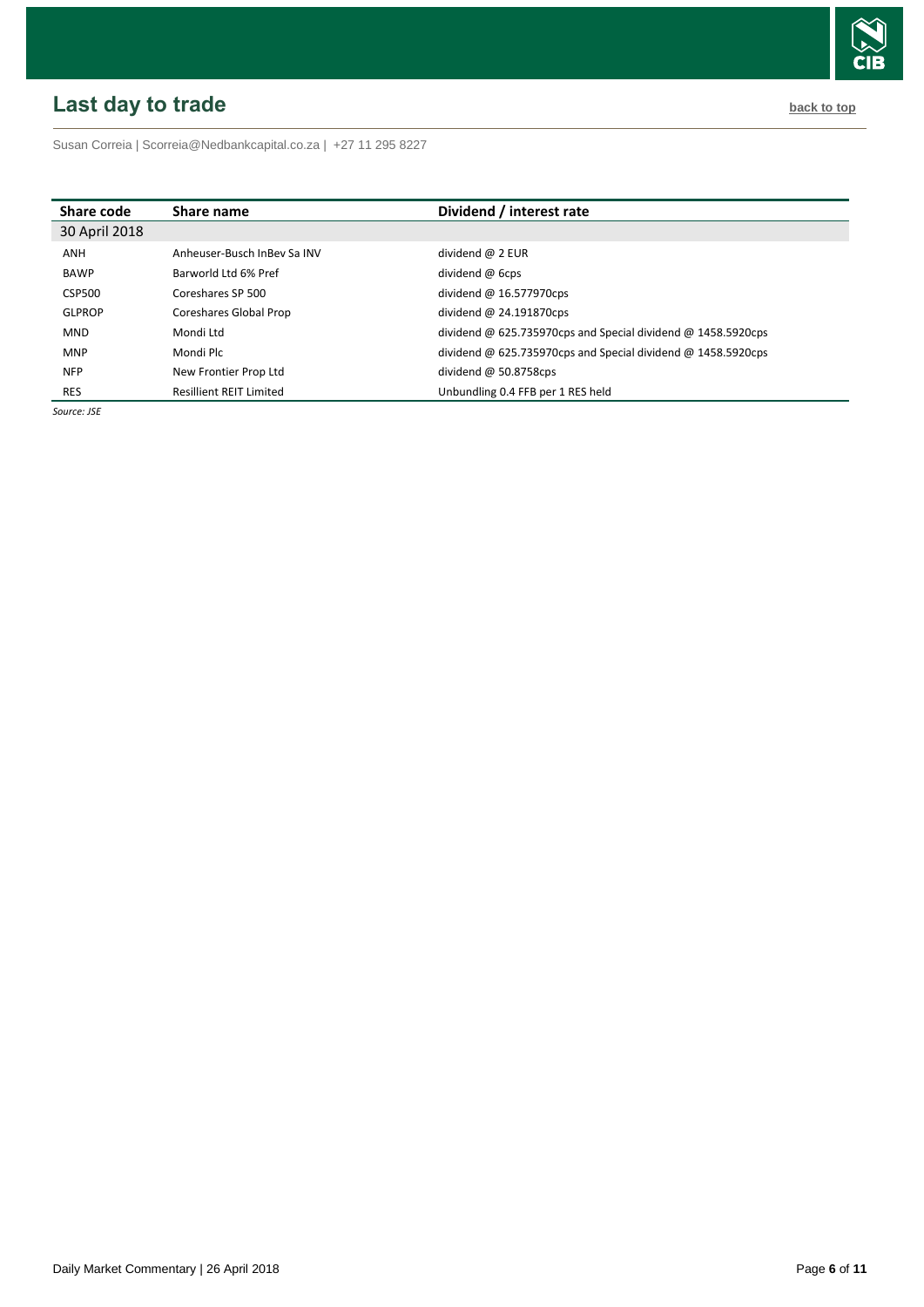# **JSE performance [back to top](#page-0-0) back to top**

| <b>Top40 constituents</b>               | Last price -1d | $\% \Delta$ | %Δ<br><b>MTD</b> | $\% \Delta$<br><b>YTD</b> | $\% \Delta$<br>12Month | 2017<br>Performance | <b>MTD</b> trend |
|-----------------------------------------|----------------|-------------|------------------|---------------------------|------------------------|---------------------|------------------|
| AGL: Anglo American Plc                 | 288.60         | -4.21       |                  | 12.90                     | 52.93                  | %<br>29.43          |                  |
| ANG: Anglogold Ashanti Ltd              | 111.86         | $-0.29$     | 4.46<br>$-0.59$  | $-13.03$                  |                        |                     | ⇑<br>⊕           |
|                                         |                |             |                  |                           | $-26.48$               | -14.78              |                  |
| APN: Aspen Pharmacare Holdings Lt       | 264.55         | 0.36        | 1.96             | $-4.67$                   | $-4.57$                | -1.62               | ⇑                |
| <b>BGA: Barclays Africa Group Ltd</b>   | 170.55         | $-1.98$     | $-10.09$         | $-6.29$                   | 15.18                  | 7.05                | ⇩                |
| BID: Bid Corp Ltd                       | 277.97         | 0.22        | 7.84             | -7.65                     | $-2.89$                | 20.93               | ⇑                |
| BIL: Bhp Billiton Plc                   | 266.56         | $-0.81$     | 13.15            | 6.39                      | 29.26                  | 11.95               | ⇑                |
| BTI: British American Tobacco Plc       | 663.66         | 3.32        | $-4.72$          | $-19.99$                  | $-26.85$               | 6.38                | ⇩                |
| BVT: Bidvest Group Ltd                  | 238.00         | $-1.45$     | 6.20             | 9.13                      | 48.48                  | 21.18               | ⇑                |
| CFR : Financiere Richemont-Dep Rec      | 118.00         | 0.54        | 10.57            | 5.59                      | 4.97                   | 24.15               | ⇑                |
| CPI: Capitec Bank Holdings Ltd          | 846.00         | $-3.20$     | $-2.79$          | $-22.95$                  | 9.00                   | 58.44               | ⊕                |
| DSY: Discovery Ltd                      | 167.38         | $-1.77$     | $-1.83$          | $-10.01$                  | 24.60                  | 61.26               | ⇩                |
| FSR: Firstrand Ltd                      | 64.30          | $-1.86$     | $-3.89$          | $-4.39$                   | 30.06                  | 25.00               | ⇩                |
| GFI : Gold Fields Ltd                   | 46.62          | -4.93       | $-2.83$          | $-13.83$                  | 4.11                   | 23.12               | ⊕                |
| <b>GRT: Grow thpoint Properties Ltd</b> | 28.48          | $-0.04$     | 0.25             | 2.96                      | 11.86                  | 6.59                | ⇑                |
| INL: Investec Ltd                       | 96.46          | $-2.27$     | 4.53             | 7.51                      | $-2.19$                | $-1.57$             | ⇑                |
| INP: Investec Plc                       | 97.69          | $-1.82$     | 5.73             | 8.83                      | 0.09                   | -1.52               | ⇑                |
| IPL: Imperial Holdings Ltd              | 230.80         | $-2.20$     | $-1.05$          | $-11.96$                  | 41.04                  | 41.52               | ⊕                |
| LHC: Life Healthcare Group Holdin       | 29.00          | $-0.55$     | 5.03             | 4.50                      | 0.94                   | $-9.23$             | ⇑                |
| MEI: Mediclinic International Plc       | 115.00         | $-0.87$     | 14.83            | 8.10                      | $-7.61$                | $-18.17$            | ⇑                |
| MND: Mondi Ltd                          | 349.40         | $-0.64$     | 8.43             | 9.44                      | 1.09                   | 14.66               | ⇑                |
| MNP: Mondi Plc                          | 351.32         | $-0.28$     | 8.77             | 10.02                     | 1.71                   | 14.14               | ⇑                |
| MRP: Mr Price Group Ltd                 | 262.08         | $-2.48$     | -8.04            | 7.03                      | 66.87                  | 53.52               | ⊕                |
| MTN: Mtn Group Ltd                      | 122.08         | $-0.51$     | 2.57             | $-10.63$                  | $-1.89$                | 5.08                | ⇑                |
| NED: Nedbank Group Ltd                  | 285.24         | $-2.90$     | $-0.11$          | 11.38                     | 26.21                  | 6.16                | ⇩                |
| NPN: Naspers Ltd-N Shs                  | 2951.60        | $-2.47$     | 2.07             | $-14.47$                  | 17.02                  | 69.72               | ⇑                |
| NRP: Nepi Rockcastle Plc                | 134.80         | 1.21        | 17.22            | $-36.88$                  |                        |                     | ⇑                |
| OML: Old Mutual Plc                     | 43.29          | $-1.05$     | 7.07             | 13.92                     | 27.81                  | 9.35                | ⇑                |
| RDF: Redefine Properties Ltd            | 11.84          | 0.34        | 2.16             | 10.65                     | 8.42                   | $-6.96$             | ⇑                |
| REM: Remgro Ltd                         | 221.58         | $-1.52$     | $-0.19$          | $-6.11$                   | 0.11                   | 4.19                | ⇩                |
| RMH : Rmb Holdings Ltd                  | 75.61          | $-1.68$     | $-2.00$          | $-4.50$                   | 22.96                  | 18.13               | ⇩                |
| RNI: Reinet Investments Sca             | 230.00         | 1.10        | 0.00             | $-16.06$                  |                        |                     | ➾                |
| SAP: Sappi Limited                      | 80.00          | $-3.02$     | 4.99             | $-10.61$                  | $-19.09$               | 0.56                | ⇑                |
| SBK: Standard Bank Group Ltd            | 210.75         | $-1.49$     | $-3.63$          | 7.71                      | 42.99                  | 28.22               | ⇩                |
| SHP: Shoprite Holdings Ltd              | 245.25         | 0.26        | $-2.90$          | 10.88                     | 19.33                  | 27.89               | ⊕                |
| SLM: Sanlam Ltd                         | 77.20          | $-3.64$     | $-9.50$          | $-11.26$                  | 8.89                   | 36.30               | ⇩                |
| SOL: Sasol Ltd                          | 428.30         | $-1.27$     | 6.22             | 0.03                      | 3.02                   | 5.32                | ⇑                |
| SPP: Spar Group Limited/The             | 209.30         | 1.23        | 3.33             | 2.94                      | 16.47                  | 2.82                | ⇮                |
| TBS: Tiger Brands Ltd                   | 387.00         | 0.59        | 4.03             | $-15.87$                  | $-2.52$                | 16.65               | ⇮                |
| TFG: The Foschini Group Ltd             | 205.64         | $-0.48$     | $-8.09$          | 4.21                      | 31.35                  | 24.11               | ⇩                |
| TRU: Truw orths International Ltd       | 98.70          | $-1.42$     | $-8.21$          | 4.48                      | 14.77                  | 17.70               | ⇩                |
| VOD: Vodacom Group Ltd                  | 153.37         | $-0.02$     | 0.20             | 5.28                      | 1.05                   | $-3.27$             | ⇮                |
| WHL: Woolw orths Holdings Ltd           | 62.68          | 0.38        | 4.47             | -4.03                     | $-14.03$               | $-9.09$             | ⇑                |
|                                         | Time           |             | 2018/04/26 07:21 |                           |                        |                     |                  |
| Source: Bloomberg & Nedbank CIB         |                |             |                  |                           |                        |                     |                  |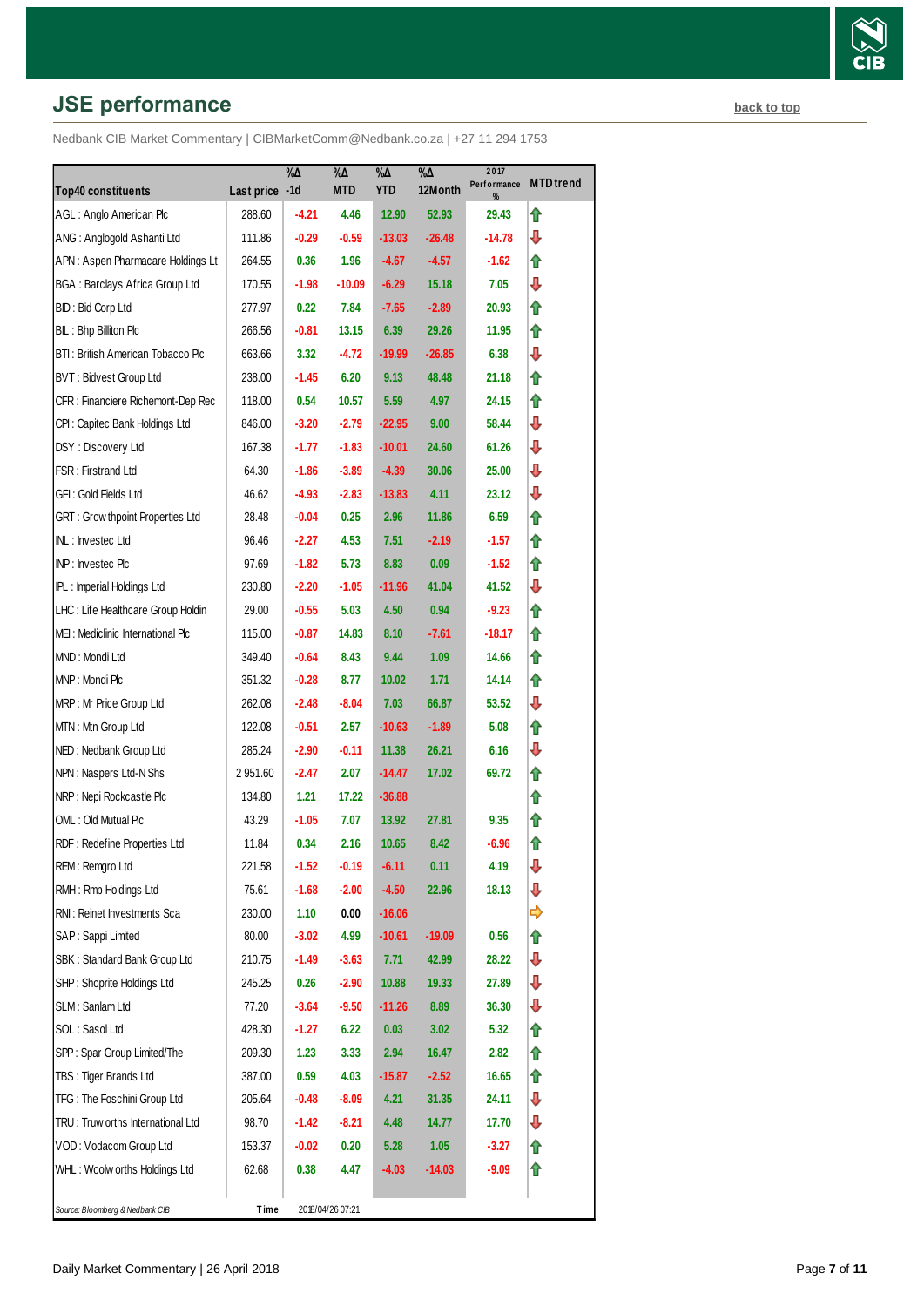

# <span id="page-7-0"></span>**Economics [back to top](#page-0-0)**

Nedbank CIB Market Commentary | CIBMarketComm@Nedbank.co.za | +27 11 294 1753

#### **SA**

- The BER consumer confidence index (CCI) saw the steepest incline ever recorded in 1Q18 the index has risen to its highest level ever recorded, at 26 points, from -8 in 4Q17. To put this into perspective – the index has surpassed the previous high of 23 points in 1Q07 at a time that the economy was growing at almost 6%! Also, the previous reading of the CCI marked the longest uninterrupted negative streak which lasted 3 years – unsurprising given the extended business cycle downturn consumers had to withstand. The CCI has averaged +4 points since 1994, and the steep jump in 1Q18 will mean that normalisation of the CCI is on the cards in coming quarters.
- Consumers are now significantly optimistic about economic prospects in SA as well as the commensurate effect this will have on their household finances. All subcomponents within the index turned sharply positive in Q1 – interestingly, for the first time in at least 2 years households now deem it a suitable time to buy durable goods. This is an about-turn relative to 4Q17 when this particular subcomponent hit a 17-year low.
- The high and middle income household confidence rose to record high levels, while confidence improved markedly for low income households as well. Factors other than the more stable political backdrop that impacted positively on consumer sentiment were free education being announced for the middle and lower income households, the removal of 'Day Zero' amid Cape Town's water crisis, above-inflation increases in social grants to counter the effects of the VAT hike.
- It almost feels like irrational exuberance and therefore unsustainable, however the BER explained that the economic outlook and financial prospects subcomponents were forward-looking out to 12 months and so consumers are buying into the President's 'New Dawn' promise of higher economic growth, greater investment and more jobs over the medium term.

**Synopsis**: **Our fear is that the index rationalises sharply lower over the next two quarters as consumers become impatient with waiting for new job opportunities. On the other hand, it seems like the buying power (or buying willingness) is back due to pent-up demand in the system despite the VAT hike, which may propel household spending and growth in the near term. However we need to see this underpinned by investment and employment to really see potential growth rates revised up.** 

In the near term, expect household final consumption expenditure to prop up expenditure and drive growth. Over the longer term, **households are likely to tone down their expectations given the slow nature of change and this period if readjustment.**



#### **SA consumer confidence skyrocketed in 1Q18!**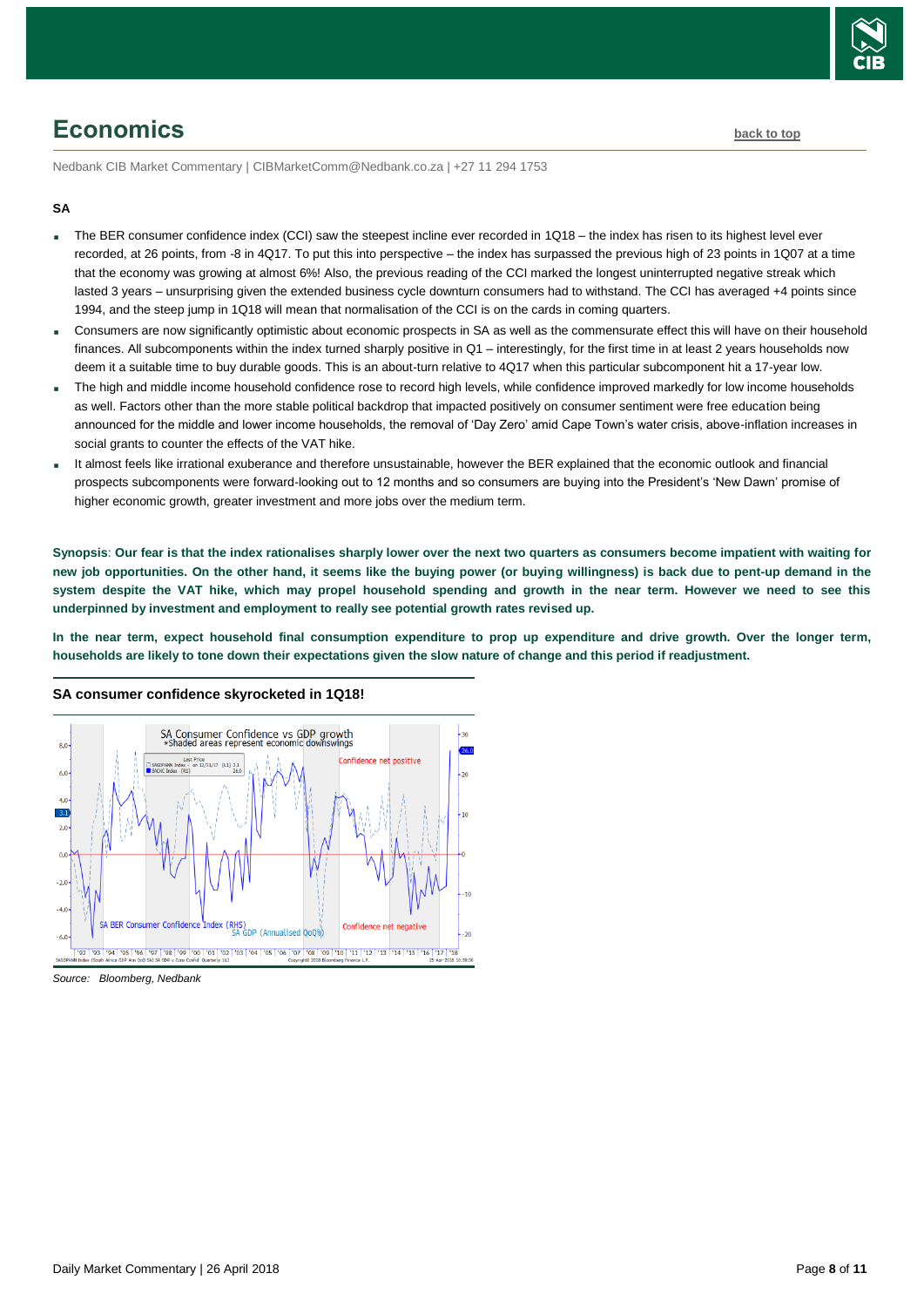

# <span id="page-8-0"></span>**Economic calendar [back to top](#page-0-0)**

Nedbank CIB Market Commentary | CIBMarketComm@Nedbank.co.za | +27 11 294 1753

|                   | <b>Country Event</b> |                                      | Period           | Survey           | Actual                   | Prior            | Revised |
|-------------------|----------------------|--------------------------------------|------------------|------------------|--------------------------|------------------|---------|
| 25-April          |                      |                                      |                  |                  |                          |                  |         |
| 10:00 AM          | SA                   | <b>BER Consumer Confidence</b>       | 1Q               |                  | 26.0                     | $-8.0$           |         |
| 01:00 PM          | <b>US</b>            | MBA Mortgage Applications            | <b>FEB 23</b>    | $\sim$           | $-0.20%$                 | 4.90%            |         |
| 26-April          |                      |                                      |                  |                  |                          |                  |         |
| 11:30 AM          | SA                   | PPI YoY                              | <b>MAR</b>       | 4.00%            |                          | 4.20%            |         |
| 01:45 PM          | EC                   | <b>ECB Deposit Facility Rate</b>     | <b>APR 26</b>    | $-0.40%$         | $\overline{\phantom{a}}$ | $-0.40%$         |         |
| 01:45 PM          | <b>EC</b>            | ECB Main Refinancing Rate            | <b>APR 26</b>    | 0.00%            |                          | 0.00%            |         |
| 01:45 PM          | EC.                  | <b>ECB Marginal Lending Facility</b> | <b>APR 26</b>    | 0.25%            |                          | 0.25%            |         |
| 02:30 PM          | US                   | Wholesale Inventories MoM            | <b>MARP</b>      | 0.65%            | $\overline{\phantom{a}}$ | 1.00%            |         |
| 02:30 PM          | US                   | Cap Goods Orders Nondef Ex Air       | <b>MARP</b>      | 0.5%             |                          | 1.4%             |         |
| 02:30 PM          | <b>US</b>            | Durables Ex Transportation           | MAR <sub>P</sub> | 0.50%            |                          | 1.00%            |         |
| 02:30 PM          | <b>US</b>            | Durable Goods Orders                 | <b>MARP</b>      | 1.6%             | $\overline{a}$           | 3.0%             |         |
| 02:30 PM          | US                   | Advance Goods Trade Balance          | <b>MAR</b>       | <b>USD-75.0b</b> | $\overline{a}$           | 00:00            |         |
| 05:00 PM          | <b>US</b>            | Kansas City Fed Manf. Activity       | APR              | 17.0             |                          | 17.0             |         |
| 27-April          |                      |                                      |                  |                  |                          |                  |         |
| 12:00 AM          | JN.                  | BOJ 10-Yr Yield Target               |                  | $0.00\%$         | $\overline{\phantom{m}}$ | $0.00\%$         |         |
| 12:00 AM          | JN                   | <b>BOJ Policy Balance Rate</b>       | <b>APR 27</b>    | $-0.10%$         |                          | $-0.10%$         |         |
| 01:30 AM          | JN                   | Jobless Rate                         | <b>MAR</b>       | 2.50%            | ÷.                       | 2.50%            |         |
| 01:30 AM          | JN                   | Job-To-Applicant Ratio               | <b>MAR</b>       | 1.59             | $\overline{\phantom{a}}$ | 1.58             |         |
| 01:50 AM          | JN                   | <b>Industrial Production YoY</b>     | MAR <sub>P</sub> | 2.00%            |                          | 1.60%            |         |
| 01:50 AM          | JN                   | Retail Trade YoY                     | <b>MAR</b>       | 1.50%            |                          | 1.70%            |         |
| 03:30 AM          | <b>CH</b>            | Industrial Profits YoY               | <b>MAR</b>       |                  | $\overline{\phantom{a}}$ | 10.80%           |         |
| 10:30 AM          | UK                   | GDP QoQ                              | 1QA              | 0.30%            |                          | 0.40%            |         |
| 10:30 AM          | UK                   | GDP Y o Y                            | 1QA              | 1.40%            |                          | 1.40%            |         |
| 11:00 AM          | EC                   | <b>Business Climate Indicator</b>    | APR              | 1.28             | $\overline{\phantom{a}}$ | 1.34             |         |
| 02:30 PM          | US                   | Personal Consumption                 | 1QA              | 1.10%            |                          | 4.00%            |         |
| 04:00 PM          | <b>US</b>            | U. of Mich. Sentiment                | APR F            | 98.0             | $\sim$                   | 97.8             |         |
| 30-April          |                      |                                      |                  |                  |                          |                  |         |
| 08:00 AM          | SA                   | Money Supply M3 YoY                  | <b>MAR</b>       | 0.00%            | ÷.                       | 6.89%            |         |
| 08:00 AM          | SA                   | Private Sector Credit YoY            | <b>MAR</b>       | 5.65%            | ÷.                       | 5.74%            |         |
| 10:00 AM          | EC                   | M3 Money Supply YoY                  | <b>MAR</b>       |                  | $\sim$                   | 4.20%            |         |
| 02:00 PM          | <b>GE</b>            | CPI YoY                              | MAY F            |                  | $\overline{\phantom{a}}$ | 1.60%            |         |
| 02:00 PM          | <b>SA</b>            | South Africa Budget                  | <b>MAR</b>       |                  |                          | ZAR 20.2b        |         |
| 02:00 PM          | <b>SA</b>            | Trade Balance Rand                   | <b>MAR</b>       | 5.0 <sub>b</sub> |                          | 0.4 <sub>b</sub> |         |
| 02:30 PM          | <b>US</b>            | PCE Core YoY                         | <b>MAR</b>       | 1.97%            | $\overline{\phantom{a}}$ | 1.60%            |         |
| 02:30 PM          | US                   | PCE Deflator YoY                     | <b>MAR</b>       |                  | $\overline{\phantom{a}}$ | 1.80%            |         |
| 02:30 PM          | <b>US</b>            | Personal Income                      | <b>MAR</b>       | 0.40%            | ÷.                       | 0.40%            |         |
| 02:30 PM          | US                   | Personal Spending                    | <b>MAR</b>       | 0.40%            | $\overline{\phantom{a}}$ | 0.20%            |         |
| 02:30 PM          | US                   | Real Personal Spending               | MAR              | $0.00\%$         |                          | 0.00%            |         |
| 03:45 PM          | US                   | Chicago Purchasing Manager           | APR              | 58.0             |                          | 57.4             |         |
| 04:00 PM          | US                   | Pending Home Sales NSA YoY           | <b>MAR</b>       |                  |                          | $-4.40%$         |         |
| 04:30 PM          | <b>US</b>            | Dallas Fed Manf. Activity            | <b>APR</b>       | 25.0             |                          | 21.4             |         |
| Source: Bloomberg |                      | 2018/04/26 06:53                     |                  |                  |                          |                  |         |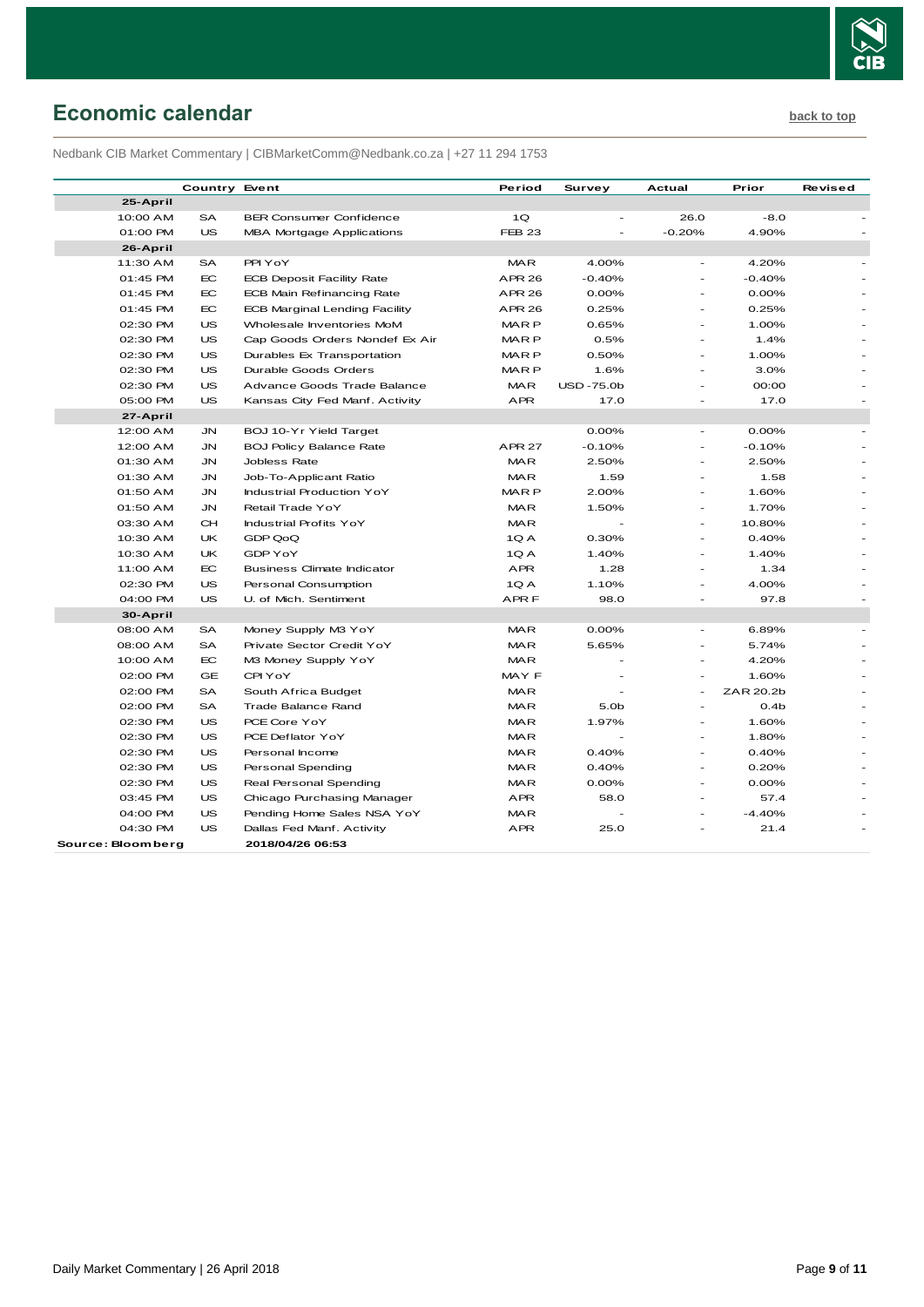

# <span id="page-9-0"></span>**Contacts**

**Treasury: Economic Analyst Reezwana Sumad** (011) 294 1753

**ALM Portfolio Management** (011) 535 4042

**Equities Sales and Distribution** (011) 535 4030/31

**Forex Institutional Sales Desk** (011) 535 4005

**Interest Rate Swaps & FRA's Trading** (011) 535 4004

**Money Market Institutional Sales Desk** (011) 535 4008

**Bond Trading** (011) 535 4021

**Forex Business Banking Sales Desk** (011) 535 4003

**Forex Retail Sales Desk** (011) 535 4020

**Money Market Business Banking Sales Desk** (011) 535 4006

**Non Soft & Soft Commodities Trading** (011) 535 4038

**Credit Derivatives**  (011) 535 4047

**Forex Corporate Sales Desk** JHB (011) 535 4002; DBN (031) 327 3000; CTN (021) 413 9300

**Inflation Trading** (011) 535 4026

**Money Market Corporate Sales Desk** JHB (011) 535 4007; DBN (031) 327 3000; CTN (021) 413 9300

**Preference shares desk** (011) 535 4072